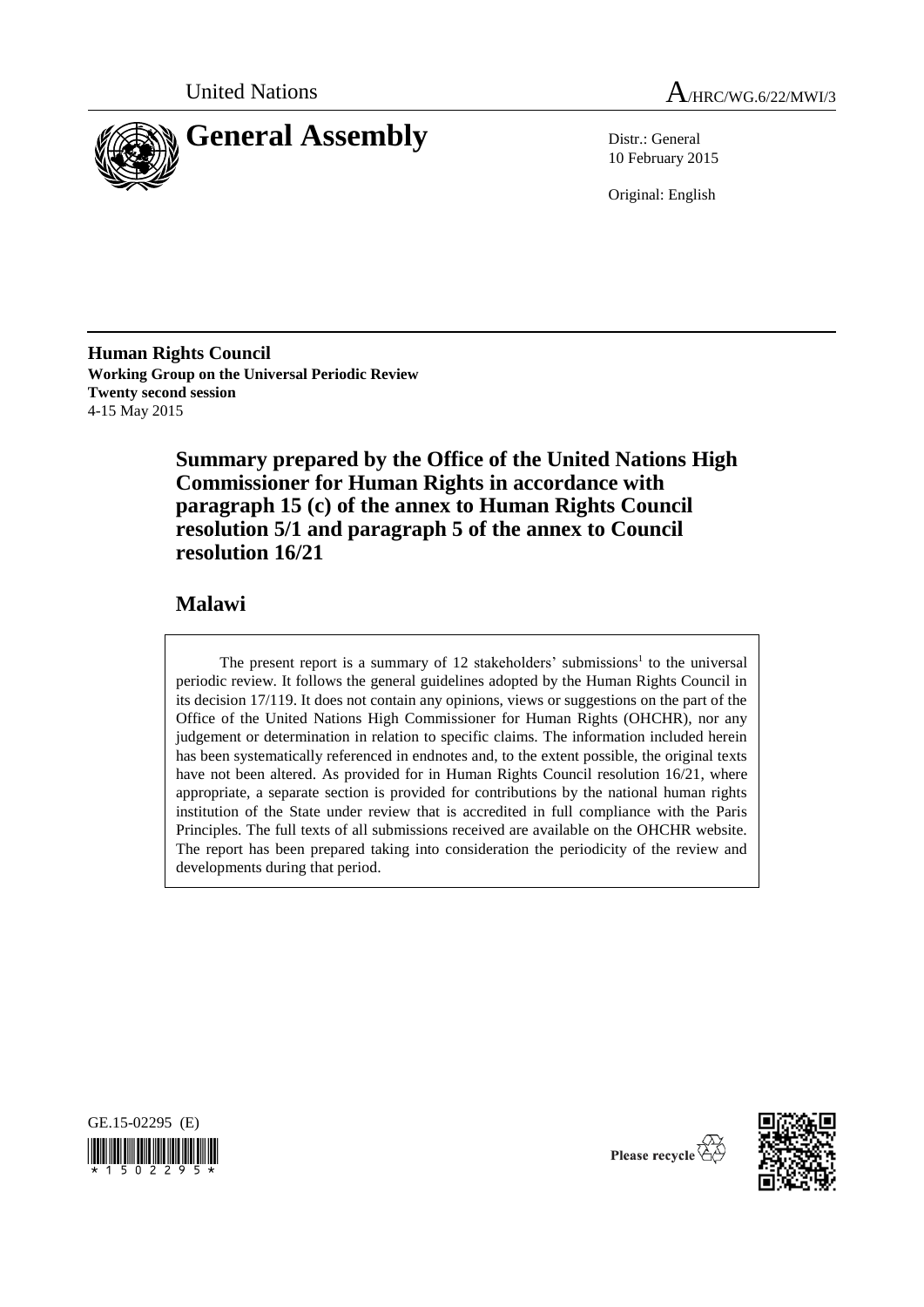# **I. Information provided by the national human rights institution of the State under review accredited in full compliance with the Paris Principles**

1. Malawi Human Rights Commission (MHRC) stated that Malawi accepted recommendations on law reform,<sup>2</sup> made at the Human Rights Council's Working Group on the Universal Periodic Review of Malawi on 1 November 2010 (2010 Review).<sup>3</sup> In this context, the Legal Education and Legal Practitioners Act was amended, creating a Legal Education Institute, which was yet to be operational; the Legal Aid Act was amended, resulting in the legal aid system being overhauled and in the establishment of a Legal Aid Bureau, which was yet to be fully operational; and The Gender Equality Act, 2013, came into force on 1 March, 2014. MHRC stated that The Marriage, Divorce and Family Relations Bill, which had been drafted in 2006, remained before the Law Commission for review. Review of the Witchcraft Act of 1911 by the Law Commission was delayed due to lack of funds while the Prisons Act was currently being reviewed.<sup>4</sup> The Access to Information Bill and the HIV and AIDS Bill was yet to be enacted.<sup>5</sup>

2. Malawi was yet to extend a standing invitation to all special procedures of the Human Rights Council.

3. MHRC recalled that at the 2010 Review, Malawi received a recommendation on policing.<sup>6</sup> It stated that there were plans to decentralize the Police Service's Internal Affairs Unit to enable the investigation of complaints against the police. However, the Independent Complaints Commission, established pursuant to Section 128 of the Police Act, 2009, was yet to be operational. MHRC stated that the Malawi Police Training Manual on Human Rights was redrafted to enhance the focus on respect for human rights.<sup>7</sup>

MHRC stated that since the 2010 Review prison conditions have not improved. Prisons remained overcrowded and have poor sanitation and health facilities.<sup>8</sup>

5. MHRC stated that within the framework of securing international assistance in the alleviation of poverty, Malawi formulated a Development Cooperation Strategy. This Strategy shifted the focus from aid to development effectiveness. In 2012, the Government produced a Poverty Reduction Strategy Paper, designed to attain Malawi's long term development aspirations as reflected in Vision 2020. A Joint Strategic Plan for the Gender Sector was also developed. In June 2014, the Government pledged to increase efforts in sustainable economic growth in agriculture and food security by continuing to implement, with reforms, the Farm Input Subsidy Programme. The Government also undertook to increase efforts in Green Belt Irrigation Development to attain food and income security.<sup>9</sup>

6. MHRC stated that Parliament enacted the Child Care, Protection and Justice Act of 2010, which inter alia criminalised child trafficking and exploitation and improved the child justice system. However, there has been little progress in developing a national action plan for children.<sup>10</sup>

7. MHRC stated that the maternal mortality rate remained high. There was poor access to essential emergency obstetric care services, with only 2 percent of health facilities providing basic emergency obstetric care. Inadequate equipment drugs and supplies had compromised the quality of maternal and neonatal health care. To reverse this trend, the Government adopted initiatives including the Roadmap on Accelerated Reduction of Maternal and Neonatal deaths (2011-2016) and the National Sexual and Reproductive Health and Rights Strategy (2011-2016). Unsafe abortions significantly contributed to high maternal mortality and the abortion laws were currently being reviewed.<sup>11</sup>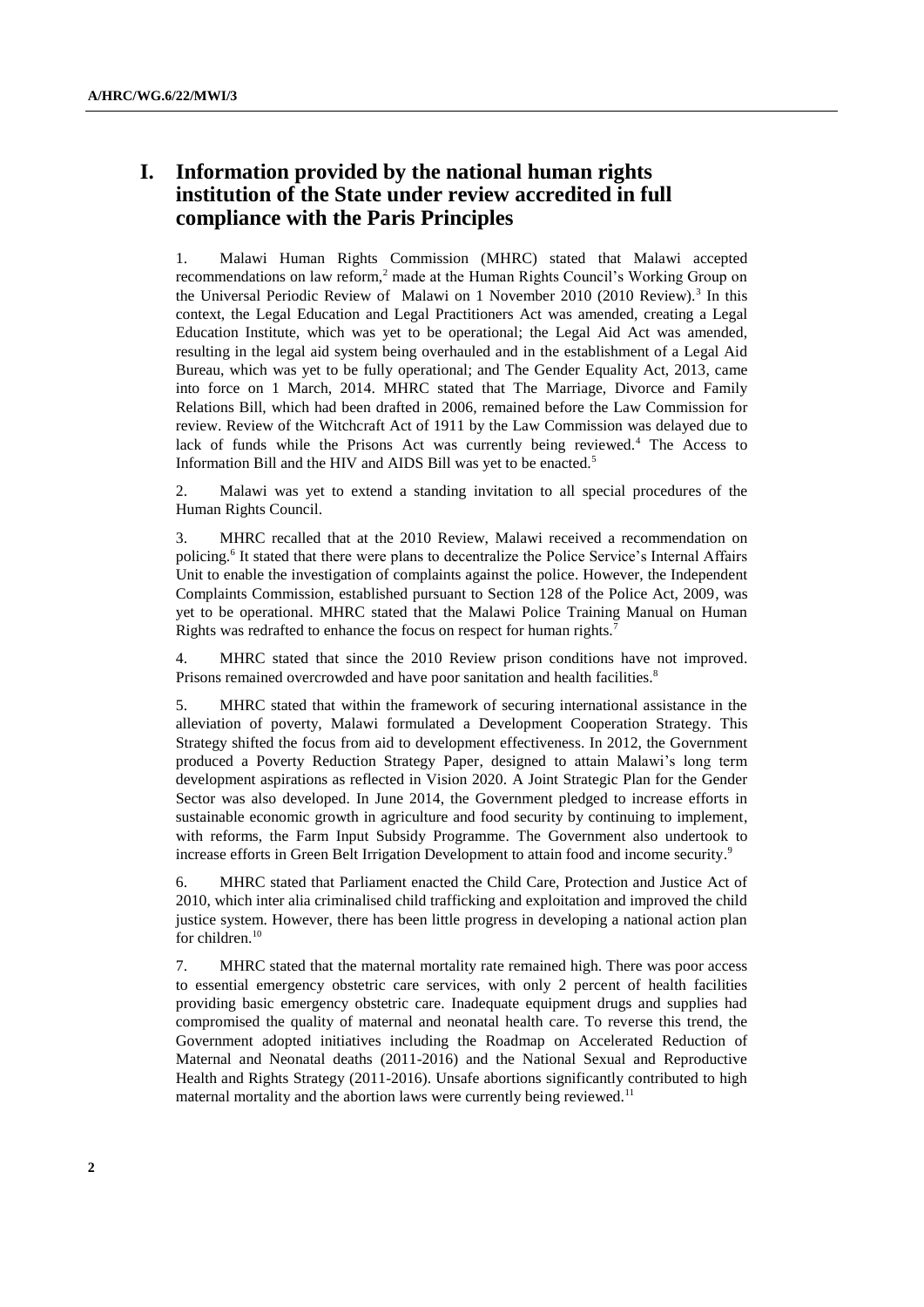8. MHRC stated that while Malawi rejected a recommendation to make primary education compulsory,<sup>12</sup> it enacted the Education Act in 2013 which guarantees compulsory, universal and free primary education.<sup>13</sup>

# **II. Information provided by other stakeholders**

## **A. Background and framework**

## **1. Scope of international obligations**

9. Joint Submission 1 (JS 1) recommended that Malawi ratify the Second Optional Protocol to the International Covenant on Civil and Political Rights.<sup>14</sup>

### **2. Constitutional and legislative framework**

10. HRW (Human Rights Watch) stated that Malawi should incorporate the Rome Statute of the International Criminal Court into national legislation, including by incorporating provisions to cooperate promptly and fully with the International Criminal Court; and to investigate and prosecute genocide, crimes against humanity and war crimes before national courts in accordance with international law.<sup>15</sup>

11. HRW stated that at the 2010 Review, Malawi indicated that it was committed to enacting the Marriage, Divorce and Family Relations Bill which would provide stronger protections from child marriages and forced marriage, and prescribe 18 years as the minimum marriage age for marriage. However, this Bill was yet to be enacted.<sup>16</sup> HRW recommended that Malawi take the necessary legislative steps to enact this Bill.<sup>17</sup> Centre for Reproductive Rights (CRR) made a similar recommendation, and further recommended an amendment to the Constitution to reflect a minimum age of 18 years for marriage.<sup>18</sup>

12. CRR stated that marital rape was not criminalized;<sup>19</sup> and recommended inter alia amending the Domestic Violence Act to include marital rape as a punishable offence.<sup>20</sup>

13. Joint Submission 3 (JS 3) stated that the Child Care, Protection and Justice Act of 2010 defined a child as a person below the age of 16 years. Persons between the ages of 16 to 18 years did not enjoy the rights and protections granted to children.<sup>21</sup>

14. Joint Submission 4 (JS 4) stated that the Access to Information Bill, drafted in 2003, was yet to be considered by the National Assembly.<sup>22</sup> It recommended the enactment of this Bill without further delay.<sup>23</sup>

15. Joint Submission 6 (JS 6) stated that Sections 50 (Seditious intention) and 51 (Seditious offences) of the Penal Code restricted the right to free expression.<sup>24</sup> It called for an amendment of those Sections of the Penal Code.<sup>25</sup>

16. JS 6 stated that libel constituted a criminal offense with a conviction carrying a sentence of imprisonment of up to two years, under Section 205 of the Penal Code.  $^{26}$  JS 6 recommended decriminalization of libel and defamation.<sup>27</sup>

#### **3. Institutional and human rights infrastructure and policy measures**

17. JS 3 stated that national action plans focusing on specific areas in relation to children have been put in place, such as the National Action Plan for Orphans and Vulnerable Children. However, those individual national action plans did not offer a comprehensive, holistic and cross-sector coordination of the implementation of the Convention on the Rights of the Child and other related instruments.<sup>28</sup>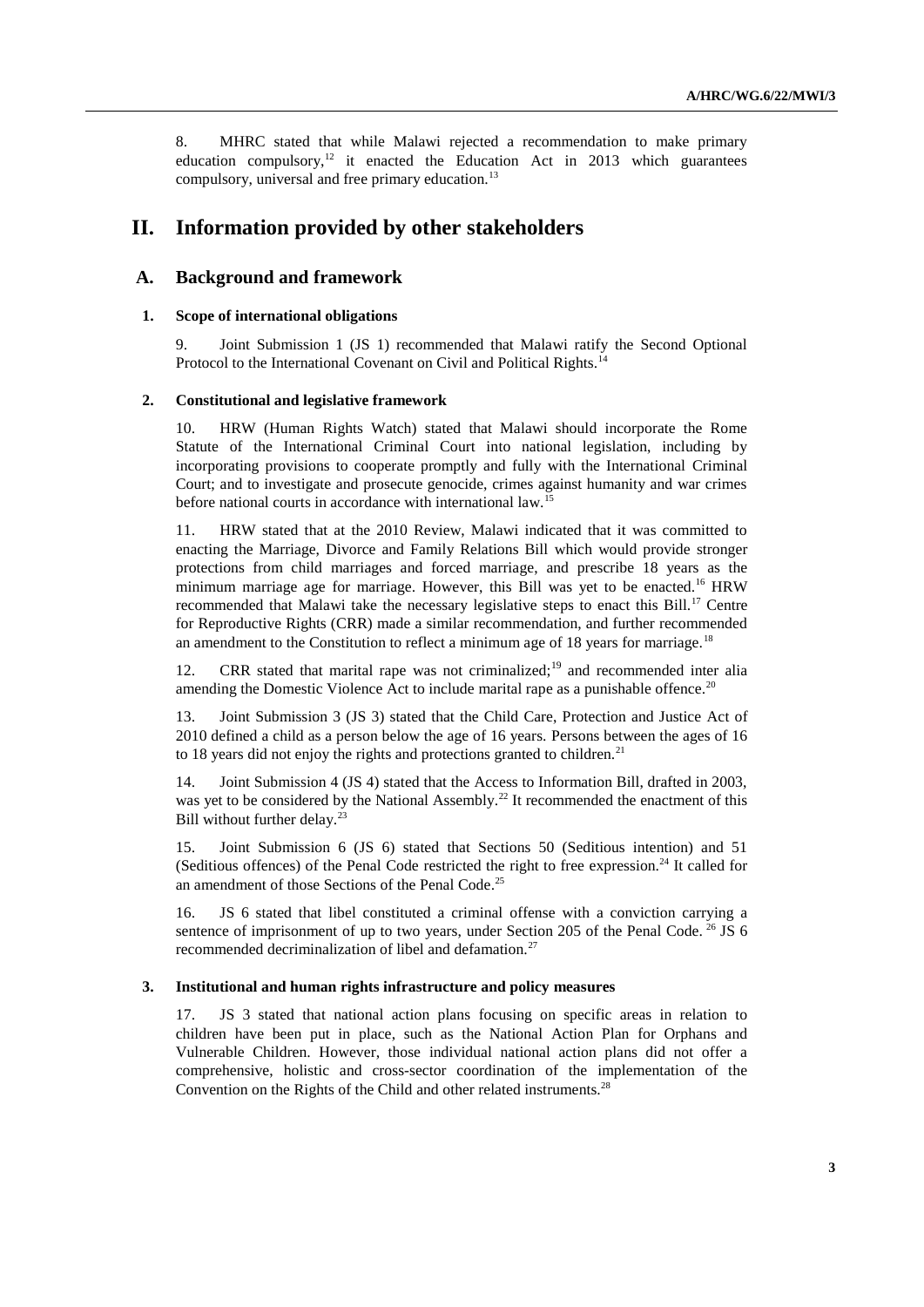18. JS 4 stated that the Independent Complaints Commission established by section 128 of the Police Act, enacted in 2010, was yet to come into operation.<sup>29</sup> JS 4 recommended that Malawi ensure that the Commission is operationalised within a reasonable time; and that adequate financial resources are given to the Commission to enable it to discharge its functions effectively and efficiently.<sup>30</sup>

## **B. Cooperation with human rights mechanisms**

## **Cooperation with special procedures**

19. Joint Submission 2 (JS 2) recommended that Malawi extend a standing invitation to the Special Procedures Mandate Holders, and invite the Special Rapporteur on Human Rights Defenders, the Special Rapporteur on Freedom of Expression, and the Special Rapporteur on Freedom of Peaceful Assembly and Association.<sup>31</sup>

## **C. Implementation of international human rights obligations, taking into account applicable international humanitarian law**

## **1. Equality and non-discrimination**

20. JS 4 referred to recommendation  $102.19$ , <sup>32</sup> which recommended measures, including legislation, to ensure the equality of women, and stated that the passage of the Gender Equality Bill in February 2013 was a milestone in that regard. This legislation has progressive provisions which, when fully implemented, will change the landscape in relation to the empowerment of women.<sup>33</sup>

21. HRW stated that while Malawi has taken some positive steps toward fulfilment of the gender equality pledges made at the 2010 Review, it failed to live up to most of them. Women's rights remained largely curtailed.<sup>34</sup>

22. JS 3 stated that children were not registered at birth which denied them of their national identities, put them in a situation of statelessness, and deprived them of their basic rights.<sup>35</sup>

### **2. Right to life, liberty and security of the person**

23. JS 1 stated that Malawi had justified its continued retention of the death penalty on the basis of public opinion.<sup>36</sup> JS 1 recommended that Malawi abolish the death penalty and, in the interim, impose a moratorium on the execution of the death penalty; commute current death sentences to sentences that are fair, appropriate and are in respect of international human rights standards; and conduct resentencing hearings for all concerned persons.<sup>37</sup>

24. JS 4 referred to recommendation  $102.21$ ,<sup>38</sup> relating to torture, ill-treatment and excessive use of force by law enforcement personnel, and stated that Malawi took a number of measures to implement this recommendation, such as trainings for law enforcement personnel, the establishment of the Internal Affairs Unit within the Malawi Police Service and Malawi Prisons, and legal and policy reforms.<sup>39</sup>

25. JS 4 stated that, although Malawi was a party to the Convention against Torture and other Cruel, Inhuman or Degrading Treatment, other than a general prohibition in the Constitution, torture was not a criminal offence. While persons suspected of torture may be prosecuted under other provisions in the Penal Code, torture was a more serious offence than either endangering life or health or indeed assaults and should be separately sanctioned.<sup>40</sup> JS 4 recommended criminalizing torture as a separate crime.<sup>41</sup>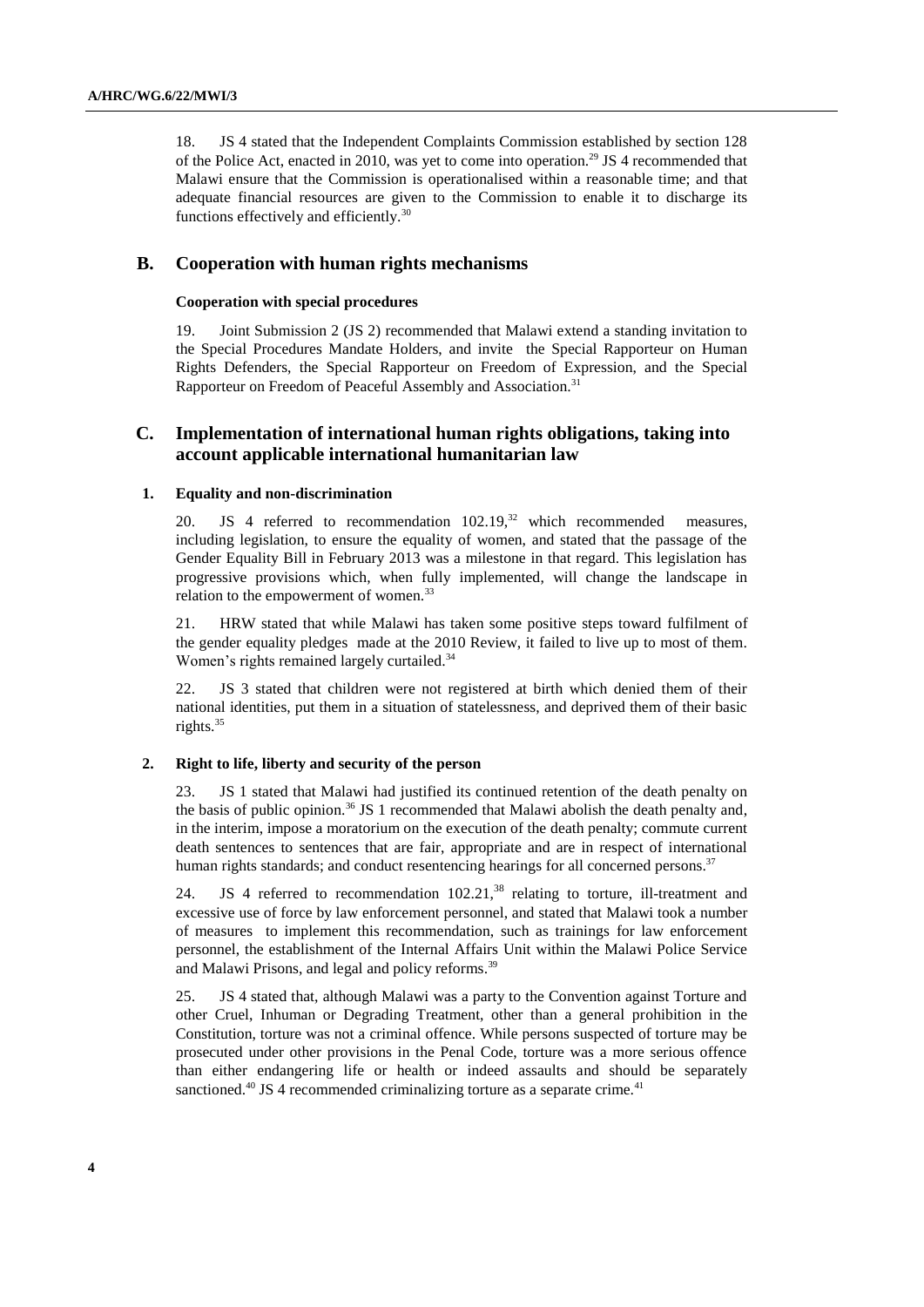26. JS 4 stated that in in July 2011, the Malawi Police Service used disproportionate and lethal force against persons who had been peacefully demonstrating against serious violations of human rights, attacks on human rights defenders, lack of fuel and foreign exchange, and the high cost of living. Twenty demonstrators were fatally shot by police officers. The Human Rights Commission and a Commission of Inquiry conducted investigations and concluded, among other things, that the police officers used excessive force against unarmed demonstrators.<sup>42</sup> JS  $6$  stated that Malawi should expedite the prosecutions of all persons suspected of human rights violations, particularly those identified by the Commission of Inquiry.<sup>43</sup>

27. **JS** 4 referred to recommendations to 102.2, 102.26, 102.34 and 102.38,<sup>44</sup> relating to prison conditions and the penitentiary system, and commended Malawi for efforts undertaken to improve prison conditions.<sup>45</sup> However, prison congestion remained a challenge. There was no increase in financial resource allocation to the penitentiary system in line with the increasing prison population. Construction of the proposed new prisons has not commenced.<sup>46</sup>

28. JS1 stated that the conditions under which prisoners on death row were incarcerated constituted cruel and inhumane treatment. All prisoners on death row were kept at Zomba Central Prison. There was overcrowding which required prisoners to sleep in shifts and in rows on the floor.<sup>47</sup>

29. JS1 stated that unsanitary conditions, lack of hygiene and food shortages resulted in death and widespread sickness in prison. There were high rates of tuberculosis, HIV and pneumonia among the prison population.<sup>48</sup>

30. Joint Submission 7 (JS 7) referred to recommendation 102.27,<sup>49</sup> which recommended "a public awareness campaign at the highest political level, to strengthen the implementation of the 2006 Prevention of the Domestic Violence Act", and stated that the Government has conducted public awareness campaigns, mainly during the annual campaign, "16 Days of Activism against Gender Violence". However, those campaigns did not involve leaders at the highest political levels.<sup>50</sup>

31. JS 7 referred to recommendation  $102.28$ ,<sup>51</sup> which called for "effective measures to address the problems of impunity and violence against women and girls", and stated that no such measures were put in place.<sup>52</sup>

32. JS 7 stated that the implementation of the Prevention of Domestic Violence Act was weak. Violence against women and attitudes and stereotypes that perpetuated discriminatory practices, were rampant in Malawi.<sup>53</sup>

33. CRR stated that violence against women was prevalent and that there was inadequate available services and protection for victims.<sup>54</sup>

34. HRW stated that victims of child marriage faced many barriers in getting help from the authorities. Many girls and women did not know of their rights. They did not know where to seek assistance, and went to their families or traditional authorities, who often failed them. The absence of clear legislation meant that most matters relating to marriage, divorce, maintenance payments, and domestic violence were handled through customary procedures that discriminated against women and therefore failed to provide adequate redress to survivors of gender-based violence.<sup>55</sup> HRW recommended that Malawi create a national action plan to combat child marriage, with input from women's and children's rights groups, health professionals, and other service providers. The implementation of the plan should be coordinated among all relevant ministries. Malawi should ensure the allocation of sufficient resources to implement the plan. HRW also recommended regular training for police and prosecutors on their responsibilities to investigate and prosecute violence against women, including child marriage, under the applicable law.<sup>56</sup>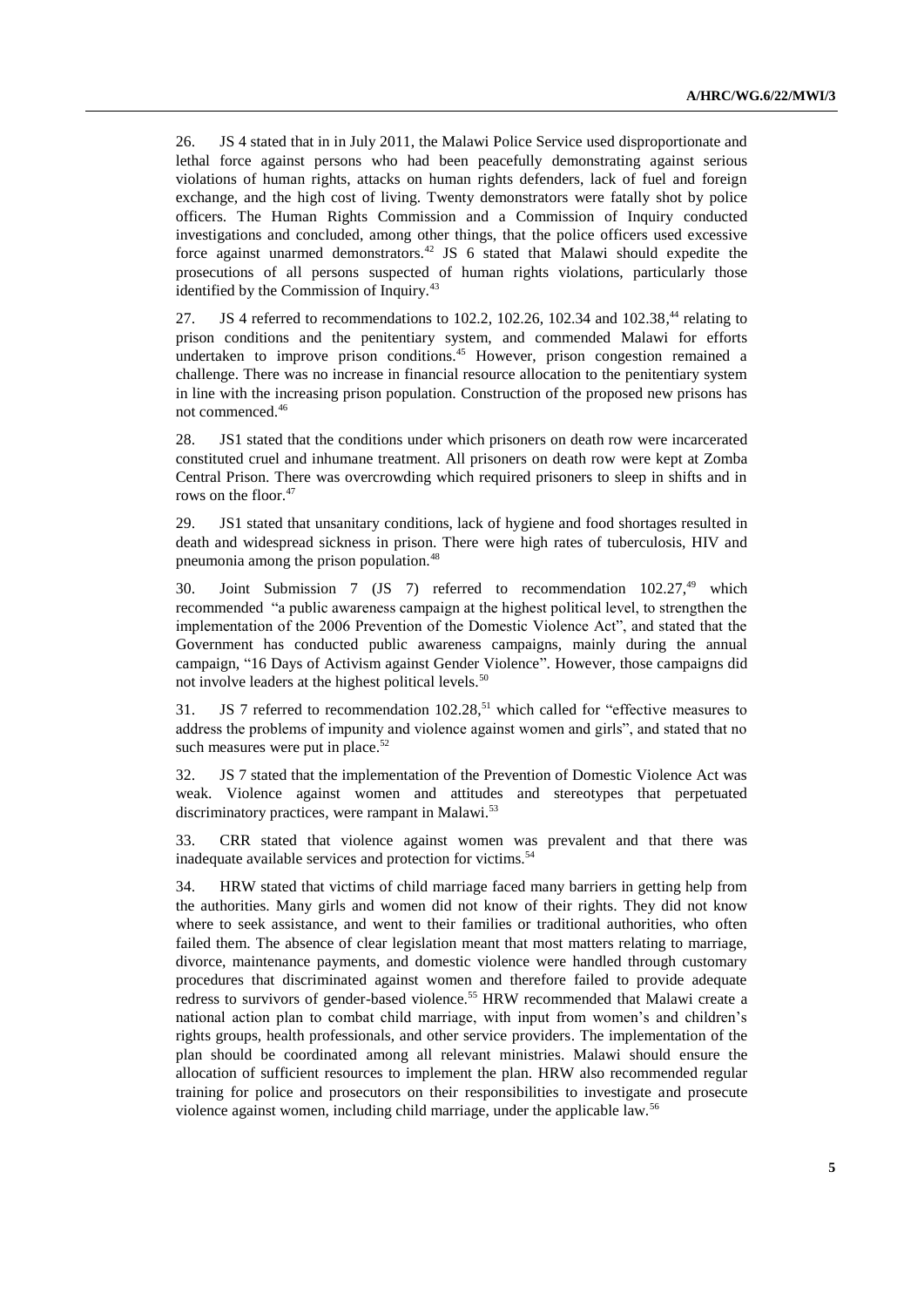35. Global Initiative to End All Corporal Punishment of Children (GIEACPC) stated that during the 2010 Review, Malawi received a recommendation to inter alia "enact legislation to ensure the complete prohibition of corporal punishment."<sup>57</sup> However, Malawi did not respond to this aspect of the recommendation.<sup>58</sup> GIEACPC stated that while corporal punishment of children was unlawful in schools, the penal system and in state provided alternative care settings and day care, it was not prohibited in the home and in private alternative care and in private day care settings.<sup>59</sup>

36. GIEACPC stated that since the 2010 Review, Malawi enacted the Child Care, Protection and Justice Act 2010, but the legislation did not prohibit corporal punishment. It added that in reporting to the Human Rights Committee in 2014, Malawi had stated that article 19 of the Constitution prohibited corporal punishment, including in the home and alternative care settings.<sup>60</sup> However, that provision specifically prohibited corporal punishment "in connection with any judicial proceedings or any other proceedings before any organ of the state". GIEACPC stated that it was difficult to see how article 19 of the Constitution could be interpreted as prohibiting corporal punishment by parents in childrearing and in other private and non-Government forms of care.<sup>61</sup>

37. GIEACPC stated that a Marriage, Divorce and Family Relations Bill was under discussion, which provided immediate opportunities for ensuring that children are legally protected from corporal punishment in all settings, including the home. $62$ 

38. JS 3 stated that children were trafficked within Malawi and to neighbouring countries for the purposes of child labour and prostitution. In Malawi, trafficking of children was influenced by the demand for cheap labour on farms and estates.<sup>63</sup>

39. JS 4 referred to recommendations  $102.31, ^{64}$  and  $102.32, ^{65}$  on human trafficking, which had been supported by Malawi, $66$  and stated that there was still no comprehensive legislation on human trafficking. The Trafficking in Persons Bill was yet to be considered by the National Assembly. This Bill comprehensively addresses the recommendations.<sup>67</sup>

#### **3. Administration of justice, including impunity, and the rule of law**

40. JS1 stated that pre-trial detention was excessively long, depriving incarcerated persons of the right to a trial within a reasonable time.<sup>68</sup> There was an insufficient number of prosecutors and judges which contributed to a slow judicial process and a backlog of cases.<sup>69</sup> Access to appropriate legal representation is limited due to a lack of public defence attorneys and legal aid.<sup>70</sup> Legal representation was provided to indigent persons on trial for murder, however the lawyers provided lacked the experience to work on such cases and, given their case load, there was insufficient time for preparation. There was also a lack of legal aid resources for pre-trial investigations and no funding was provided to identify and locate potential witnesses and to gather evidence. $71$ 

41. JS 4 stated that Malawi had taken legislative measures to reduce the time that a suspect is held on remand. The Criminal Procedure and Evidence Code (Amendment) Act, has introduced pre-trial custody time limits which range from 30 days to a maximum of 90 days in very serious offences such as treason and murder. However, many accused were unaware of their right to be released from detention at the expiry of the prescribed pre-trial custody time period, if the authorities do not prosecute. Many accused cannot afford the services of private legal practitioners and the Legal Aid Bureau was yet to be operational.<sup>72</sup>

42. JS 3 stated that the Child Care Protection and Justice Act 2010 was not effectively implemented across the country. Only a few members of the child justice institutions such as police officers, social welfare officers and magistrates had the knowledge and skills to enforce this legislation. Despite the presence of child magistrates, there were instances when cases in the Child Justice Courts were heard in open court.<sup>73</sup>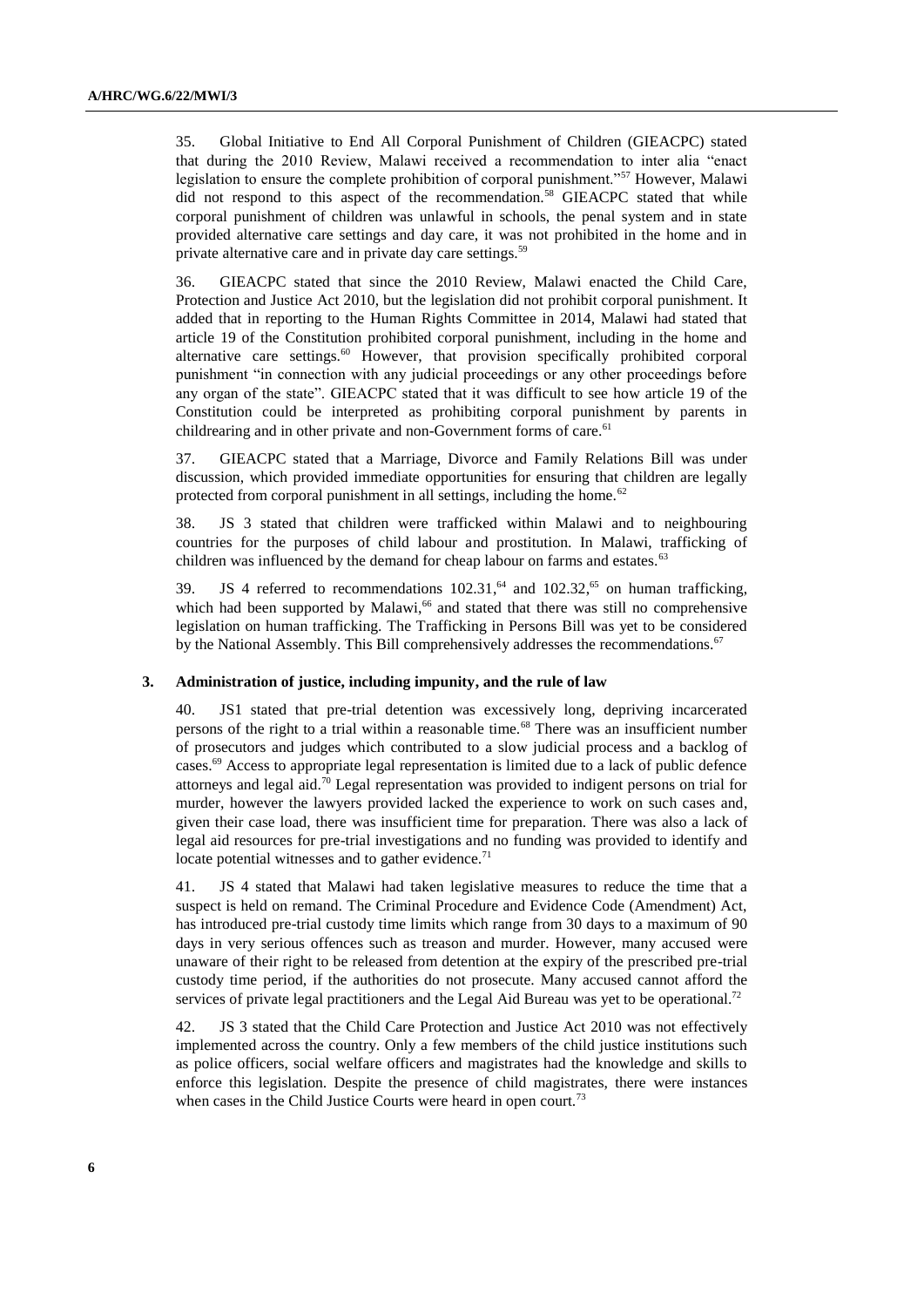43. JS 3 stated that despite a comprehensive child justice system being in place through the National Child Justice Forum, justice on issues of children remained a challenge. Notable weaknesses included delay in concluding cases.<sup>74</sup> JS 3 stated that there was weak enforcement of laws, and numerous reported cases of violence against children remained un-concluded. Also, alleged perpetrators were easily released on bail.<sup>75</sup>

44. JS 3 stated that the minimum age of criminal responsibility for children was 10 years, which was not in line with international and regional standards.<sup>76</sup>

#### **4. Right to privacy**

45. HRW stated that the Penal Code criminalized consensual sexual conduct between adults of the same sex and violated the right to privacy, non-discrimination and other rights under international law.<sup>77</sup> JS 4 stated that the relevant provisions of the Penal Code have been referred to the Law Commission for review, but that the Law Commission was yet to take any significant action towards repealing those provisions.<sup>78</sup> HRW recommended that Malawi repeal those provisions of the criminal code that criminalize consensual, adult same-sex conduct and provide adequate protection to LGBT persons.<sup>79</sup> JS 4 recommended that Malawi take measures to explicitly recognise and protect against discrimination on the basis of real or perceived sexual orientation or gender identity in its laws.<sup>80</sup>

### **5. Freedom of expression, association and peaceful assembly, and right to participate in public and political life**

46. JS 6 stated that Malawi accepted recommendations 102.40 and 102.41 to bring national legislation and practice in line with international freedom of expression obligations, and that the Government has taken a number of positive actions to advance protections for the right to freedom of expression,<sup>81</sup> including by repealing Section 46 of the Penal Code (Amendment) Act which empowered the Minister of Information to ban newspapers.<sup>82</sup> However, concerns for free expression remained, in light of the on-going harassment of journalists, delays in the adoption of the Access to Information Bill and the potential to limit freedom of expression through the draft E-Bill (art. 9 and 19), the monopoly of media coverage, and the delays in the judicial process.<sup>83</sup>

47. JS 4 referred to recommendation  $102.40<sup>84</sup>$  on the press freedom, and stated that Malawi had made strides in ensuring respect for the freedom of the press.<sup>85</sup> Malawi should also be commended for adopting a policy on access to information in January 2014.<sup>86</sup>

48. JS 2 stated that laws such as the Protected Flag, Emblems, and Names Act (1967) and Printed Publications Act (1947) restrict the freedoms of opinion and expression and were used to target journalists;<sup>87</sup> and cited a number of cases in this regard.<sup>88</sup>

49. JS 6 stated that access to Government information remained a considerable challenge for journalists.<sup>89</sup> It called on Malawi to expedite the adoption of the Access to Information Bill and ensure that its provisions and those of the "E-Bill" are in conformity with Malawi's international human rights obligations, including those obligations under the International Covenant on Civil and Political Rights.<sup>90</sup>

50. JS 6 stated that 15 individuals, who had reported on Malawi's human rights situation at 16th session of the United Nations Human Rights Council on 7 March 2011, were threatened with reprisals for cooperating with the United Nations.<sup>91</sup> JS 6 also detailed other incidences of harassment and intimidation of journalists and human rights defenders.<sup>92</sup> JS 6 called on Malawi to protect journalists and human rights defenders from harassment and arbitrary arrests, to prosecute those responsible and to compensate the victims.<sup>93</sup>

51. JS 6 stated that it had been especially concerned by claims that the Government monitored the social network accounts of private citizens for statements that display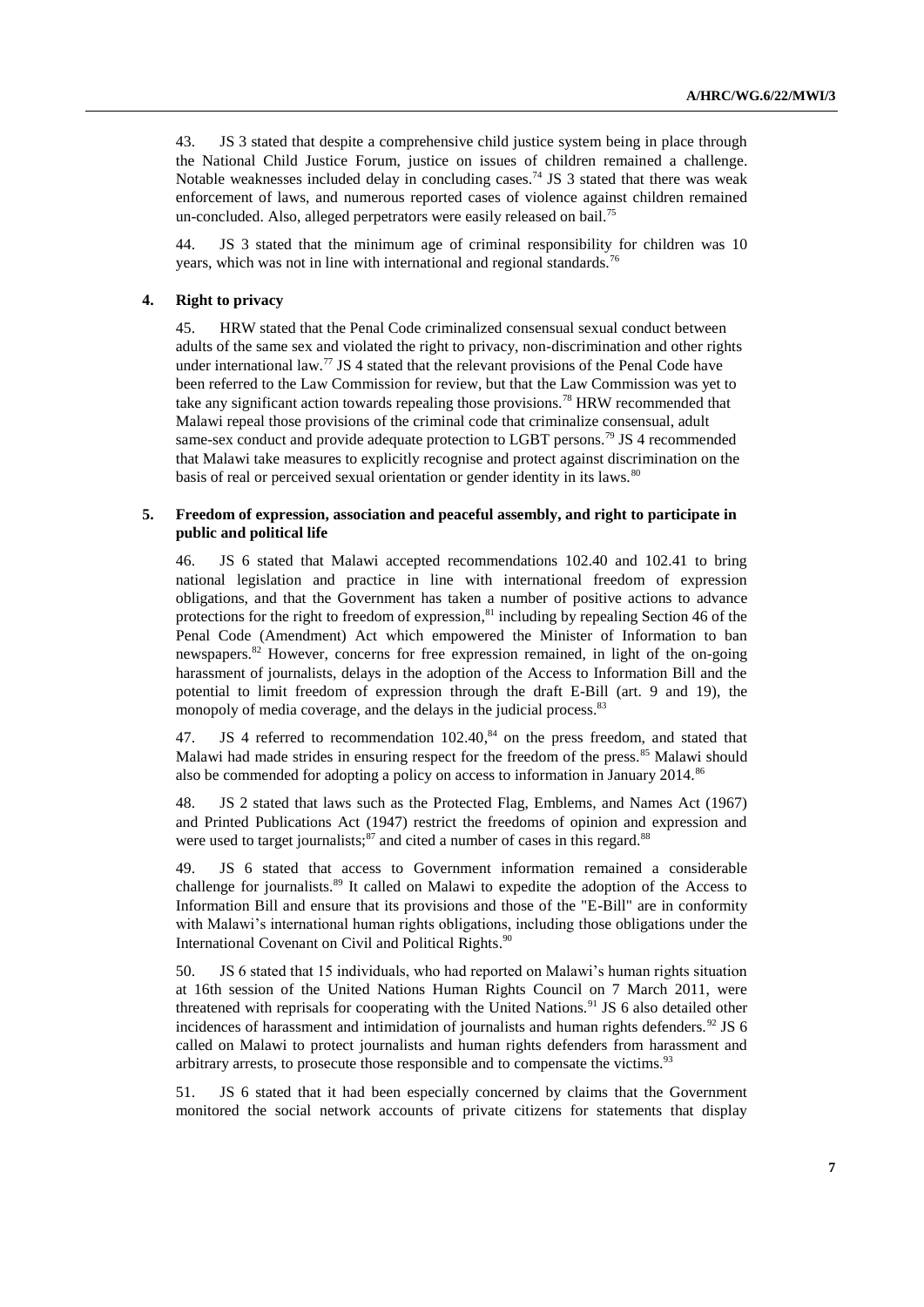hostility towards and defamation of the President.<sup>94</sup> It stated that Malawi should ensure that surveillance of communications is prescribed by law, and is necessary and proportionate, while protecting the right to privacy.<sup>95</sup>

52. JS 2 expressed concerns about the environment in which human rights defenders and civil society activists and journalists operated, particularly since the 2010 Review. It stated that human rights defenders, civil society activists and journalists critical of Government policies and actions have been intimidated, threatened and in certain instances killed, citing a number of incidences in this regard.<sup>96</sup> Officials of the ruling party issued public statements warning activists and journalists to stop criticising the Government or face reprisals. In a climate of fear and intimidation, some journalists, particularly those working for the state media, resorted to self-censorship for fear of reprisals.<sup>97</sup> JS 2 recommended full investigation of all cases of threats, intimidation and harassment of representatives of civil society and human rights defenders with a view to bringing the perpetrators to justice. It also recommended that the Authorities guarantee the physical and psychological integrity of all civil society activists and human rights defenders; ensure adherence to the provisions of the United Nations Declaration on the Right and Responsibility of Individuals, Groups and Organs of Society to Promote and Protect Universally Recognized Human Rights and Fundamental Freedoms, particularly Article 12; and also guarantee the freedom of human rights defenders to submit information on the state of human rights to human rights bodies and participate in processes set-up by United Nations Special Procedures without fear of intimidation or harassment by the Government.<sup>98</sup>

53. JS 2 expressed concern about restrictions on freedom of assembly and the use of violence to counter peaceful protests. Freedom of assembly was particularly threatened during protests against governance failures and the fuel crisis in 2011. Protests were violently dispersed leading to the deaths of 20 protesters and several others injured. Planned demonstrations were banned following injunctions sought by members of the ruling party.<sup>99</sup> JS 2 stated that the authorities systematically dispersed peaceful protests.<sup>100</sup> It recommended equipping the security forces in charge of crowd control with non-lethal weapons and providing them with training on the humane means of crowd control as well as on the United Nations Basic Principles on the use of Force and Firearms.<sup>101</sup>

54. JS 4 referred to recommendation 102.43,<sup>102</sup> on increasing the representation of women in decision-making processes, and stated that not much had been achieved in this regard. In the 2010 Review, the Government had reported on a policy in place to increase the number of women in positions of power and influence. A number of high profile offices occupied by women had also been cited. However, those gains have since been lost. JS 4 cited, by way of an example, a decrease in the number of women members of parliament and councillors since the 2010 Review.<sup>103</sup>

55. JS 6 stated that the state media gave much more coverage to the ruling party when compared to that of opposition parties.<sup>104</sup> Malawi should ensure that state-owned media grant equitable coverage to all political parties during election periods in accordance with the law.<sup>105</sup> Also, the Malawi Communications Regulatory Authority, which was funded by the Government and led by a presidential appointee,  $106$  must operate with independence.  $107$ 

## **6. Right to work and to just and favourable conditions of work**

56. JS 7 stated that there was abuse of power by the police over sex workers in the name of the law and that sex workers lived in constant fear of the police.<sup>108</sup> It stated that Malawi should repeal the Penal Code provision on 'Rogue and Vagabond' to avoid the archaic nature and vague language that is prone to wide interpretation and abuse by the police. Malawi should also ensure that all the aspects of voluntary sex work, including 'Living on the proceeds of sex work' are decriminalized.<sup>109</sup>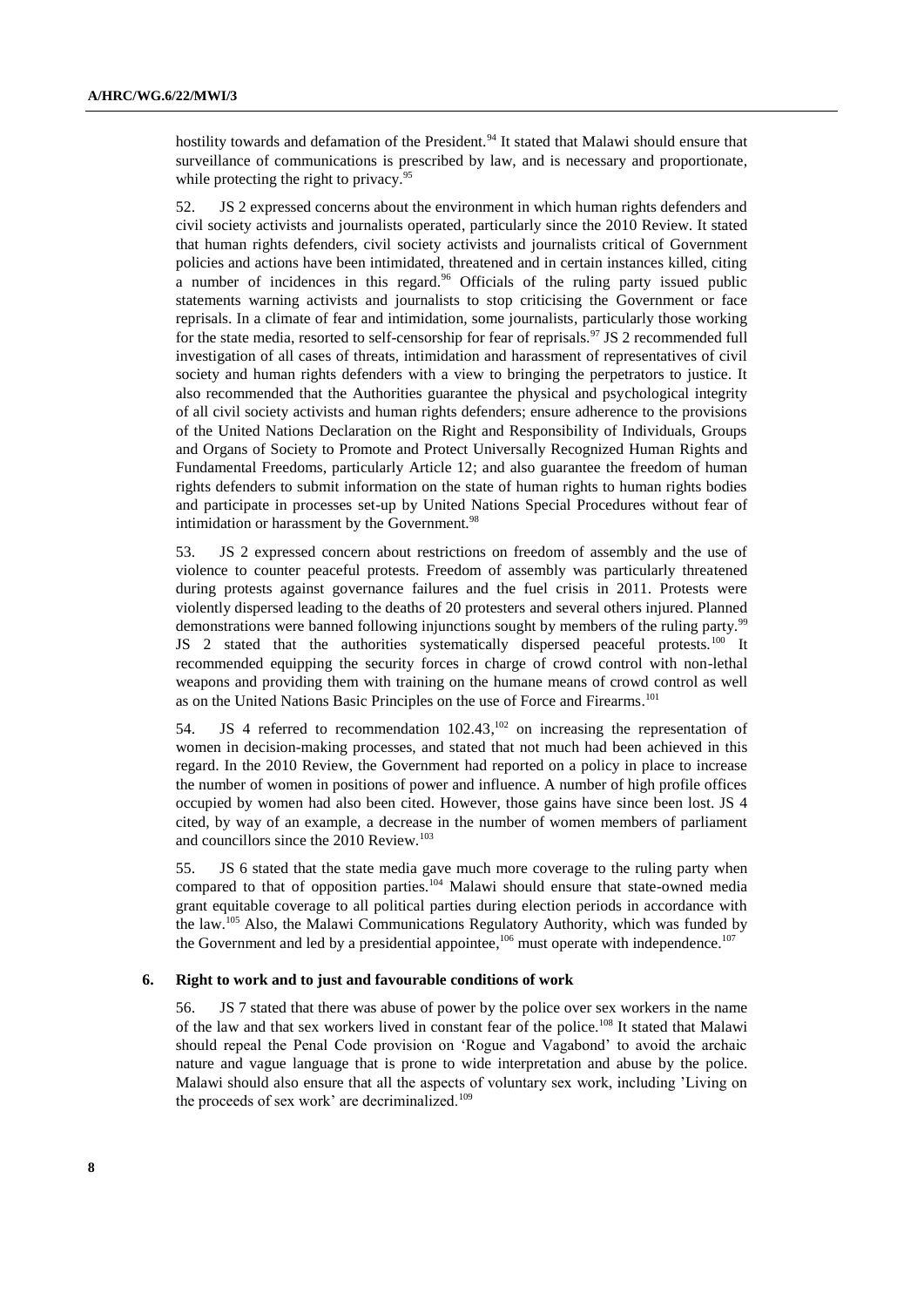#### **7. Right to health**

57. CRR stated that despite the efforts by Malawi, the maternal mortality ratio has worsened, raising from 460 in 2010 to 510 maternal deaths per 100,000 live births in 2013, which was higher than the target of 155 set by the Millennium Development Goals.<sup>110</sup> It noted that during the 2010 Review, Malawi received a recommendation to "intensify measures to address the problem of maternal mortality",<sup>111</sup> which was rejected.<sup>112</sup>

58. CRR stated that unsafe abortion was a leading cause of maternal mortality.<sup>113</sup> It noted that Malawi had restrictive abortion laws and stated that Malawi acknowledged the need to examine the laws on abortion in its 2013 submission to the African Commission on Human and Peoples' Rights.<sup>114</sup> Malawi also ratified the Maputo Protocol, which guarantees the right to legal abortion in cases of rape, incest and forced marriage, in addition to life and health grounds. However, the Government was yet to comply with those obligations and reform the laws of abortion.<sup>115</sup>

59. Joint Submission 5 (JS 5) applauded the Government for seeking review of the abortion law but noted that until the law is revised rates of death and injury from unsafe abortion will remain high.<sup>116</sup> It stated that a revised abortion law should not contain barriers that will hinder access to safe abortions. In particular, the revised law: (a) must not limit the type of provider that can provide abortions, as abortions can be provided by a range of trained health care providers, including nurses and mid-wives; (b) must take into account the current health care delivery system and ensure that local clinics, are not precluded from providing abortion services; and (c) must ensure that adolescent girls are able to consent to confidential abortion care, without parental authorization.<sup>117</sup>

60. CRR stated maternal deaths were caused by poor access to maternal health care and limited knowledge among the population of warning signs of obstetric complications.<sup>118</sup> Maternal deaths occurred during delivery or in the immediate post-partum period.<sup>119</sup> CRR recommended that Malawi take positive measures to reduce maternal mortality and morbidity, including: (a) by increasing the availability and accessibility of ante-natal, delivery and post-natal services, with attention to the needs of marginalized populations; (b) by increasing the number of skilled health personnel and provision of skilled attendance, including in rural areas; and (c) by improving the tracking and monitoring of the incidence and causes of maternal mortality and morbidity.<sup>120</sup>

61. CRR stated that it was difficult for young people to access contraceptives because of the stigma associated with extramarital sexual activities and the personal beliefs of health care providers.<sup>121</sup> It recommended that Malawi increase knowledge of and access to contraceptive methods, including emergency contraception, specifically targeting vulnerable populations, and also provides training programmes for reproductive healthcare providers.<sup>122</sup>

62. JS 7 referred to recommendation 102.56, <sup>123</sup> which related to "efforts aimed at eliminating HIV and AIDS", and stated that Malawi has strengthened efforts in this regard. A multi-sectorial approach had been adopted with all the sectors (public, private and civil society) having a role in the HIV and AIDS national response. The Government has also strengthened the National AIDS Commission as a national coordinating body and has identified a coordinating body for each of the sectors to ensure a well-coordinated national response. A National Strategic Plan has been adopted, as well as a National Monitoring and Evaluation Plan for measuring the country's performance in the national HIV and AIDS response.<sup>124</sup> JS 7 stated that the HIV and AIDS response was not sustainable long-term, as over 90 percent of the resources come from donors. It called for Malawi to increase its domestic funding. 125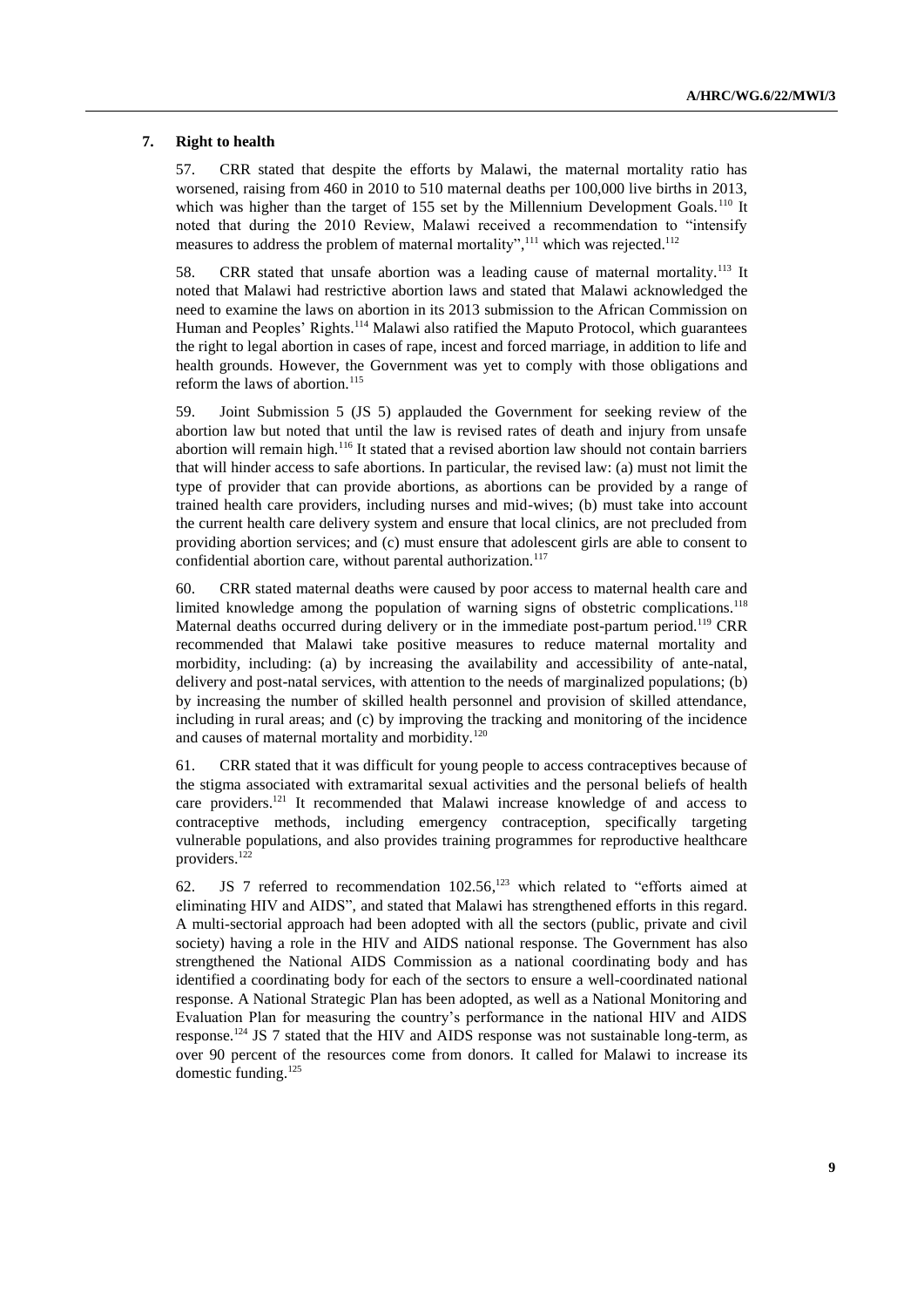63. HRW stated that the anti-gay laws have nefarious consequences, including restricting access to health services.<sup>126</sup> It recommended that Malawi ensure that the LGBT population is included in Government HIV prevention and treatment programs.<sup>127</sup>

64. JS 7 stated that the Prevention of HIV Transmission from Mother to Child programme did not take into consideration the needs of female sex workers and unmarried women.<sup>128</sup> Anti-retroviral therapy adherence was low among sex workers, due to them being mobile when working. Also, sex workers missed taking their antiretroviral treatment when arrested and detained by the police.<sup>129</sup>

65. JS 7 stated that health workers violated sex workers' rights to equality, nondiscrimination and health by not treating them in a confidential, respectful and nonjudgmental manner, sometimes actually denying them health services.<sup>130</sup> Malawi should put in place effective mechanisms, such as training for health care workers on human rights as well as feedback mechanisms, to ensure that the delivery of public health services is done in a confidential, respectful and non-judgmental manner.<sup>131</sup>

#### **8. Right to education**

66. Office International de l'Enseignement Catholique (OIEC) referred to recommendation  $102.60$ ,<sup>132</sup> which related to making "education one of its top priorities" and for which Malawi had expressed support; $133$  and stated that education was yet to become a priority.<sup>134</sup> Learning conditions remained very poor, especially in primary schools. There was a shortage of text books and thousands of pupils sat on the floor because of insufficient desks and chairs. Teachers were unable to teach effectively because of overcrowded classrooms. School uniforms were expensive for the average family.<sup>135</sup> OIEC made recommendations including increasing the budget for education in order to finance teaching and learning materials, to build more classrooms, to increase the number of teachers and to provide them with decent salaries. It also recommended including all stakeholders in planning and developing the curriculum; abolishing the requirement of school uniform in primary schools; providing adequate text books for all subjects; and increasing grants to secondary schools, schools for deaf children, as well as non-profit private schools. 136

67. JS 3 commended the Government for introducing a school feeding programme. However, the programme was yet to be rolled out in all schools and no steps had been taken to appropriate funds in the national budget for this purpose.<sup>137</sup>

#### **9. Cultural rights**

68. JS 6 stated that there were several indigenous languages spoken in Malawi including Chichewa, Chitumbuka, Chiyawo, Chilhomwe, Chisena, Kyangonde, Chitonga and Chilambiya.<sup>138</sup> The 2013 Education Act empowered the Minister of Education to choose any language as a medium of instruction in schools. The Minister determined that English would be the sole language of instruction.<sup>139</sup> JS 6 called on Malawi to take measures in the field of education to protect and promote linguistic diversity and ensure that children are provided with the opportunity to access mother language education.<sup>140</sup>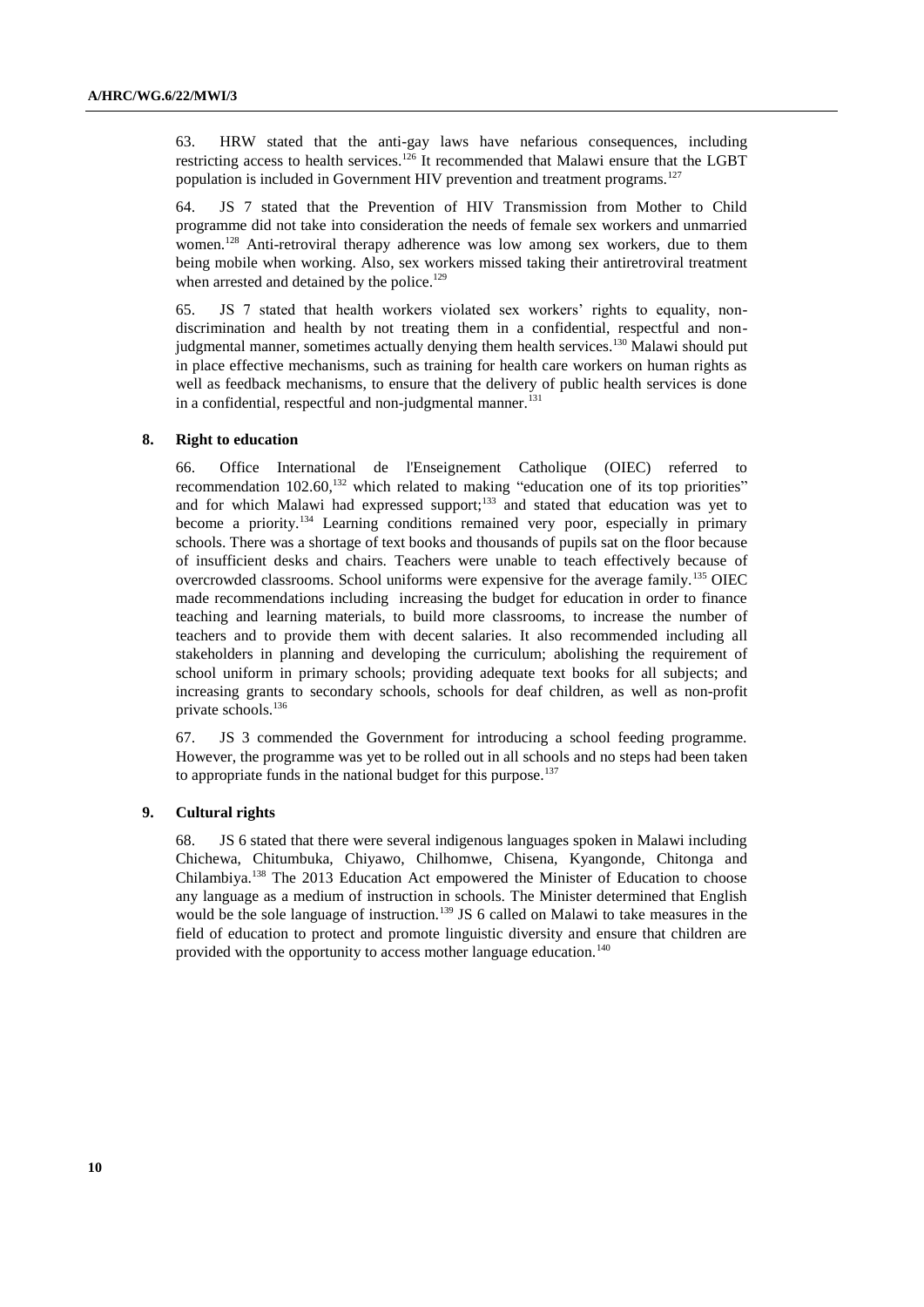*Notes*

| 1 |                                                       | The stakeholders listed below have contributed information for this summary; the full texts of all |
|---|-------------------------------------------------------|----------------------------------------------------------------------------------------------------|
|   | original submissions are available at: www.ohchr.org. |                                                                                                    |
|   | Civil Society:                                        |                                                                                                    |
|   | <b>Individual Submissions:</b>                        |                                                                                                    |
|   | <b>CRR</b>                                            | Centre for Reproductive Rights, New York, United States of America;                                |
|   | <b>GIEACPC</b>                                        | Global Initiative to End All Corporal Punishment of Children,                                      |
|   |                                                       | London, United Kingdom of Great Britain and Northern Ireland;                                      |
|   | <b>HRW</b>                                            | Human Rights Watch, Geneva, Switzerland;                                                           |
|   | <b>OIEC</b>                                           | Office International de l'Enseignement Catholique, Bruxelles,                                      |
|   |                                                       | Belgium.                                                                                           |
|   | Joint Submissions:                                    |                                                                                                    |
|   | JS <sub>1</sub>                                       | The Advocates for Human Rights, Minneapolis, United States of                                      |
|   |                                                       | America; and World Coalition against the Death Penalty, Montreuil,                                 |
|   |                                                       | France (Joint Submission 1);                                                                       |
|   | JS <sub>2</sub>                                       | CIVICUS: World Alliance for Citizen participation, Johannesburg,                                   |
|   |                                                       | South Africa Centre for the Development of People, Lilongwe,                                       |
|   |                                                       | Malawi; and Centre for Human Rights and Rehabilitation, Lilongwe,                                  |
|   |                                                       | Malawi (Joint Submission 2);                                                                       |
|   | JS <sub>3</sub>                                       | The NGO Coalition on Child Rights comprising of: NGO Gender                                        |
|   |                                                       | Coordination Network (NGO GCN), Water and Sanitation network                                       |
|   |                                                       | (WESN), Malawi Human Rights Youth Network (MHRYN), Human                                           |
|   |                                                       | Rights Consultative Committee (HRCC), Network for Orphaned and                                     |
|   |                                                       | Vulnerable Children (NOVOC), Malawi Health Equity Network,                                         |
|   |                                                       | Malawi Economic Justice Network (MEJN), and the Civil Society                                      |
|   |                                                       | Education Network (CSEC) (Joint Submission 3);                                                     |
|   | JS <sub>4</sub>                                       | Centre for the Development of People (CEDEP), the Centre for                                       |
|   |                                                       | Human Rights and Rehabilitation (CHRR) and International Gay and                                   |
|   |                                                       | Lesbian Human Rights Commission (IGLHRC), (Joint submission 4);                                    |
|   | JS <sub>5</sub>                                       | Ipas Malawi and Coalition for the Prevention of Unsafe Abortions,                                  |
|   |                                                       | Lilongwe, Malawi (Joint submission 5);                                                             |
|   | JS 6                                                  | PEN International, London, United Kingdom of Great Britain and                                     |
|   |                                                       | Northern Ireland; and Malawi PEN, Malawi (Joint Submission 6);                                     |
|   | JS <sub>7</sub>                                       | Safari Mbewe and Sexual Rights Initiative, Ottawa, Canada (Joint                                   |
|   |                                                       | Submission 7).                                                                                     |

*National human rights institution*

Malawi Human Rights Commission, Malawi.

- <sup>2</sup> See A/HRC/16/4, p. 13, para. 102, recommendations 102.1 to 102.5.
- $3$  See A/HRC/16/4.
- $4$  MHRC, para. 2.1.
- $<sup>5</sup>$  MHRC, para. 2.11 and 2.14.</sup>
- <sup>6</sup> See recommendation 102.21 which enjoyed the support of Malawi (A/HRC/16/4, pp. 13 18, para. 102).
- $^7$  MHRC, para. 2.2.
- <sup>8</sup> MHRC, para. 2.3.
- $9$  MHRC, para. 2.4.
- $10$  MHRC, para. 2.5.
- $11$  MHRC, para. 2.6.
- 
- 12 See recommendation 105.33 which did not enjoy the support of Malawi (A/HRC/16/4, pp.  $19 22$ , para. 105).
- <sup>13</sup> MHRC, para. 2.10.
- $^{14}$  JS 1, p. 9, para. 22.
- $15$  HRW, p. 3.
- <sup>16</sup> HRW, p. 1.
- $17$  HRW, p. 2.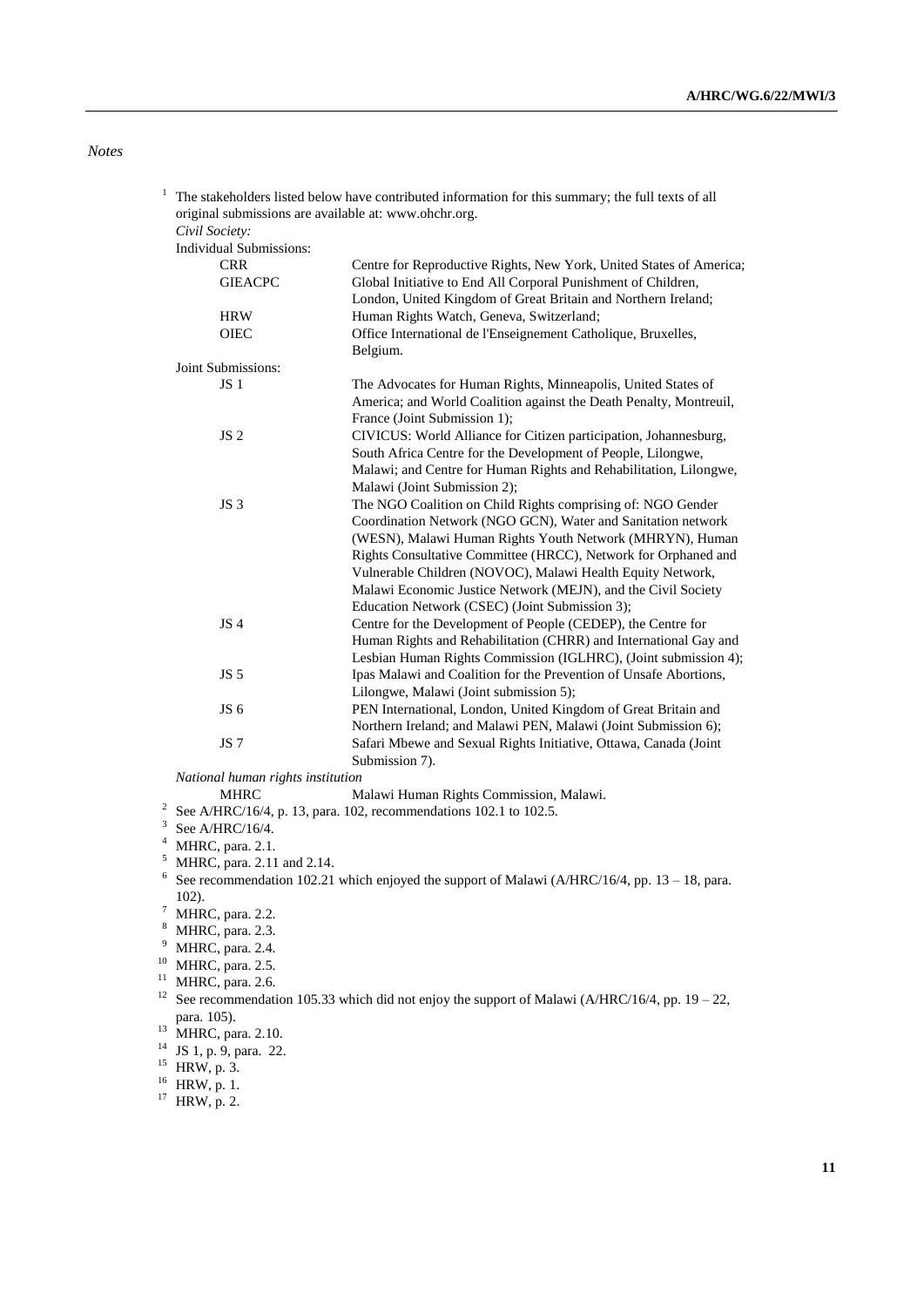- CRR, p. 6.
- CRR, p. 5.
- CRR, p. 6.
- <sup>21</sup> JS 3, p. 4.
- <sup>22</sup> JS 4, p. 16, para. 2.5.4.
- <sup>23</sup> JS 4, p. 19, para. 5.1.1.
- <sup>24</sup> JS 6, para. 6.
- <sup>25</sup> JS 6, Recommendations.
- JS 6, para. 9.
- <sup>27</sup> JS 6, Recommendations.
- JS 3, p. 5.
- JS 4, p. 9, para. 2.1.3.
- JS 4, p. 18, para. 5.5.
- JS 2, p. 12, para. 5.4.
- <sup>32</sup> This recommendation enjoyed the support of Malawi (See A/HRC/16/4, pp. 13 18, para. 102).
- JS 4, pp. 13-14, paras. 2.4.1 and 2.4.3.
- HRW, p. 1.
- JS 3, p. 5.
- JS 1, p. 8, para. 20.
- JS1, p. 9, para. 22.
- <sup>38</sup> This recommendation enjoyed the support of Malawi (See A/HRC/16/4, pp. 13 18, para. 102).
- JS 4, p. 7, paras. 2.1.1 and 2.1.2.
- JS 4, pp. 7-9, para. 2.1.2.
- JS 4, p. 18, para. 5.3.
- JS 4, para. 2.1.2, pp. 7-8.
- JS 6, Recommendations.
- This recommendation enjoyed the support of Malawi (See A/HRC/16/4, pp. 13 18, para. 102).
- JS 4, pp. 9-10, paras. 2.2.1 and 2.2.2.
- JS 4, p. 10, para. 2.2.2.
- JS1, pp. 6-7, paras. 14 and 15.
- JS1, p. 7, para. 16.
- <sup>49</sup> This recommendation enjoyed the support of Malawi (See A/HRC/16/4, pp. 13 18, para. 102).
- JS 7, p. 2, para. 5.4.
- <sup>51</sup> This recommendation enjoyed the support of Malawi (See A/HRC/16/4, pp. 13 18, para. 102).
- JS 7, p. 2, para 5.5.
- JS 7, p. 2, para. 5.4.
- CRR, p. 4.
- HRW, p. 1.
- HRW, p. 2.
- GIEACPC, p. 1, para. 1.1, referring to Recommendation 104(22) in A/HRC/16/4.
- GIEACPC, p. 1, para. 1.2. See also A/HRC/16/L.41, p. 64, para. 388.
- <sup>59</sup> GIECAPC, p. 2, paras.  $2.1 2.3$ .
- <sup>60</sup> GIEACPC, p. 2, para. 1.3, referring to CCPR/C/MWI/Q/1/Add.2, Reply to list of issues, paras. 45 and (26 June 2014).
- GIEACPC, p. 2, para. 1.3.
- GIEACPC, p. 1.4.
- JS 3, pp. 8-9.
- <sup>64</sup> This recommendation enjoyed the support of Malawi (See A/HRC/16/4, pp. 13 18, para. 102).
- <sup>65</sup> This recommendation enjoyed the support of Malawi (See A/HRC/16/4, pp. 13 18, para. 102).
- See A/HRC/16/4, p. 13, para. 102.
- JS 4, p. 13, para. 2.3.4.
- JS 1, p. 3, para. 7.
- JS1, p. 5, paras 11 and 12.
- JS 1, p. 3, para. 8.
- JS1, pp. 3-4, paras. 8 and 9.
- JS 4, pp. 10- 11, para. 2.2.3.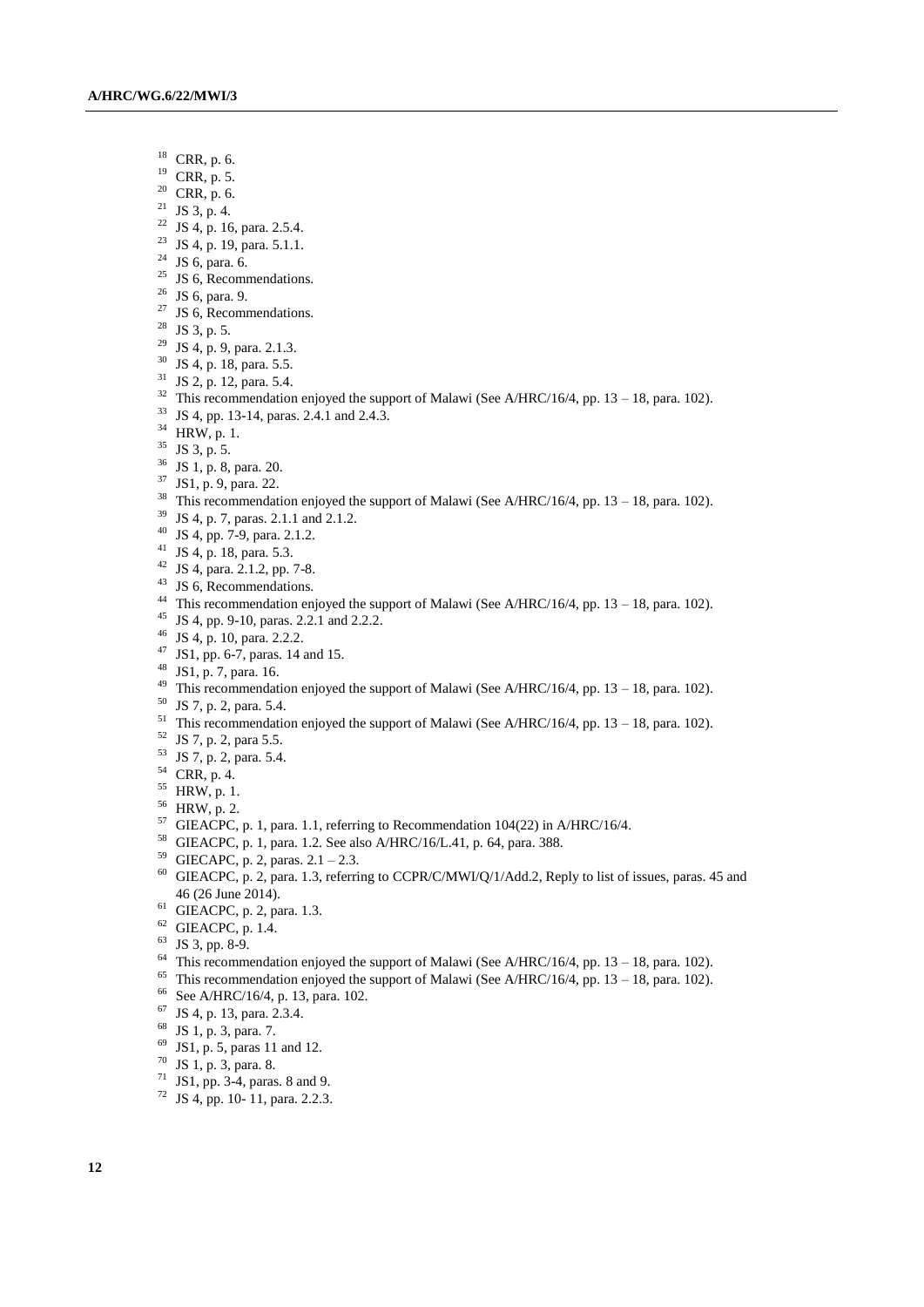- JS 3, p. 7.
- JS 3, p. 8.
- JS 3, p. 6.
- JS 3, p. 7.
- HRW, p. 2.
- JS 4, p. 5, para. 1.6.
- HRW, p. 2.
- JS 4, p. 18, para. 5.1.
- JS 6, paras. 2 and 3.
- JS 6, para. 3.
- JS 6, para. 4.
- 
- <sup>84</sup> This recommendation enjoyed the support of Malawi (See A/HRC/16/4, pp. 13 18, para. 102).
- JS 4, p. 15, para. 2.5.2.
- JS 4, p. 16, para. 2.5.4.
- JS 2, p. 6, para. 3.1.
- *See* JS 2, pp. 7-9, paras. 3.2 3.10.
- JS 6, para. 10.
- <sup>90</sup> JS 6, Recommendations.
- <sup>91</sup> JS 6, para. 15.
- *See* JS 6, paras. 16 21.
- <sup>93</sup> JS 6, Recommendations.
- JS 6, para. 23.
- <sup>95</sup> JS 6, Recommendations.
- *See* JS 2, pp. 4-6, paras. 2.2 2.8.
- <sup>97</sup> JS 2, p. 3, para. 1.6.
- <sup>98</sup> JS 2, p. 11, para. 5.2.
- JS 2, p. 3, para. 1.7.
- <sup>100</sup> JS 2, p. 9, para. 4.1.
- JS 2, p. 11, para. 5.3.
- <sup>102</sup> This recommendation enjoyed the support of Malawi (See A/HRC/16/4, pp. 13 18, para. 102).
- JS 4, p. 15, para. 2.4.5.
- JS 6, para. 14.
- JS 6, para. 14.
- JS 6, paras. 12 and 13.
- <sup>107</sup> JS 6, Recommendations.
- JS 7, p. 2, paras. 9 and 10.
- <sup>109</sup> JS 7, p. 4, paras. 21 and 22.
- CRR, p. 2.
- <sup>111</sup> CRR, p. 2. CRR referred to Recommendation 105.32 which did not enjoy the support of Malawi (See A/HRC/16/4, pp.19- 21, para. 105.32).
- CRR, p. 4.
- CRR, p. 4.
- <sup>114</sup> CRR, p. 4
- CRR, p. 4.
- <sup>116</sup> JS 5, para. 2.
- <sup>117</sup> JS 5, paras.  $10 13$ .
- CRR, p. 2.
- <sup>119</sup> CRR, p. 2.
- CRR, p. 6.
- CRR, p. 3.
- 
- CRR, p. 6.
- <sup>123</sup> This recommendation enjoyed the support of Malawi (See A/HRC/16/4, pp. 13 18, para. 102).
- JS 7, p. 1. para. 5.1.
- JS 7, p. 1. para. 5.1.
- HRW, p. 2.
- HRW, p. 2